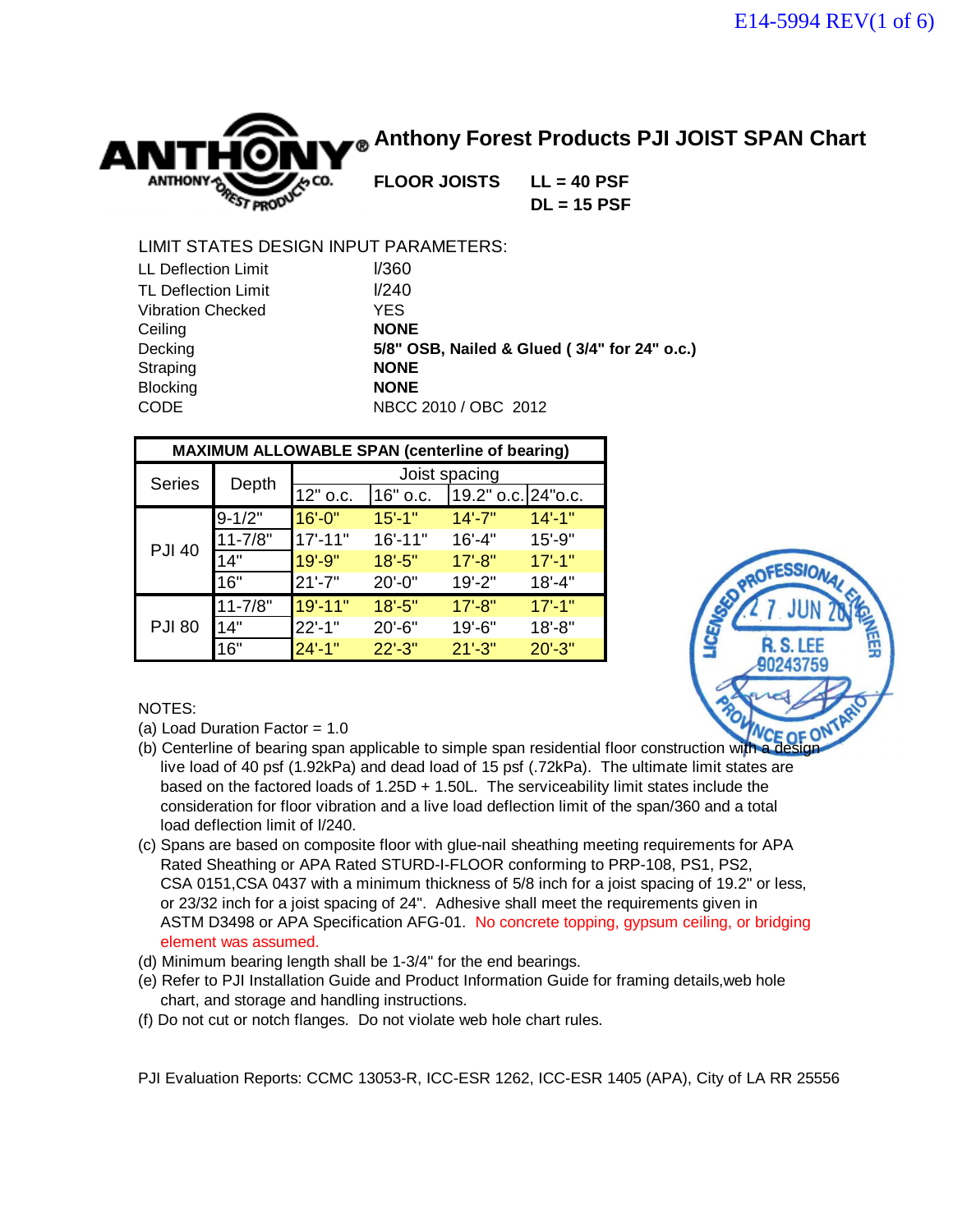

**FLOOR JOISTS LL = 40 PSF** 

**DL = 15 PSF**

### LIMIT STATES DESIGN INPUT PARAMETERS:

| <b>LL Deflection Limit</b> | I/360                                        |
|----------------------------|----------------------------------------------|
| <b>TL Deflection Limit</b> | 1/240                                        |
| <b>Vibration Checked</b>   | YES.                                         |
| Ceiling                    | <b>NONE</b>                                  |
| Decking                    | 5/8" OSB, Nailed & Glued (3/4" for 24" o.c.) |
| Straping                   | <b>NONE</b>                                  |
| <b>Blocking</b>            | <b>ONE ROW @ Center</b>                      |
| <b>CODE</b>                | NBCC 2010 / OBC 2012                         |

| <b>MAXIMUM ALLOWABLE SPAN (centerline of bearing)</b> |             |             |               |                     |              |  |
|-------------------------------------------------------|-------------|-------------|---------------|---------------------|--------------|--|
| <b>Series</b>                                         |             |             | Joist spacing |                     |              |  |
|                                                       | Depth       | $12"$ o.c.  | 16" o.c.      | 19.2" o.c. 24" o.c. |              |  |
|                                                       | $9 - 1/2"$  | $16' - 11"$ | $16' - 0"$    | $15 - 6"$           | $14' - 10''$ |  |
| <b>PJI 40</b>                                         | $11 - 7/8"$ | $19' - 4"$  | $18' - 0"$    | $17' - 5"$          | $16' - 10"$  |  |
|                                                       | 14"         | $21' - 7"$  | $20' - 1"$    | $19' - 3"$          | $18' - 5"$   |  |
|                                                       | 16"         | $23'-8$ "   | $22' - 0''$   | $21' - 1"$          | $20' - 2"$   |  |
|                                                       | $11 - 7/8"$ | $21'-6$ "   | $19' - 11"$   | $19' - 1"$          | $18' - 3"$   |  |
| <b>PJI 80</b>                                         | 14"         | $24' - 0''$ | $22'-3$ "     | $21' - 3"$          | $20' - 4"$   |  |
|                                                       | 16"         | $26' - 3"$  | $24' - 4"$    | $23' - 3''$         | $22' - 3"$   |  |



### NOTES:

- (a) Load Duration Factor = 1.0
- (b) Centerline of bearing span applicable to simple span residential floor construction with a design live load of 40 psf (1.92kPa) and dead load of 15 psf (.72kPa). The ultimate limit states are based on the factored loads of  $1.25D + 1.50L$ . The serviceability limit states include the consideration for floor vibration and a live load deflection limit of the span/360 and a total load deflection limit of l/240.
- (c) Spans are based on composite floor with glue-nail sheathing meeting requirements for APA Rated Sheathing or APA Rated STURD-I-FLOOR conforming to PRP-108, PS1, PS2, CSA 0151,CSA 0437 with a minimum thickness of 5/8 inch for a joist spacing of 19.2" or less, or 23/32 inch for a joist spacing of 24". Adhesive shall meet the requirements given in ASTM D3498 or APA Specification AFG-01. No concrete topping, or gypsum ceiling element was assumed.
- (d) Minimum bearing length shall be 1-3/4" for the end bearings.
- (e) Refer to PJI Installation Guide and Product Information Guide for framing details,web hole chart, and storage and handling instructions.
- (f) Do not cut or notch flanges. Do not violate web hole chart rules.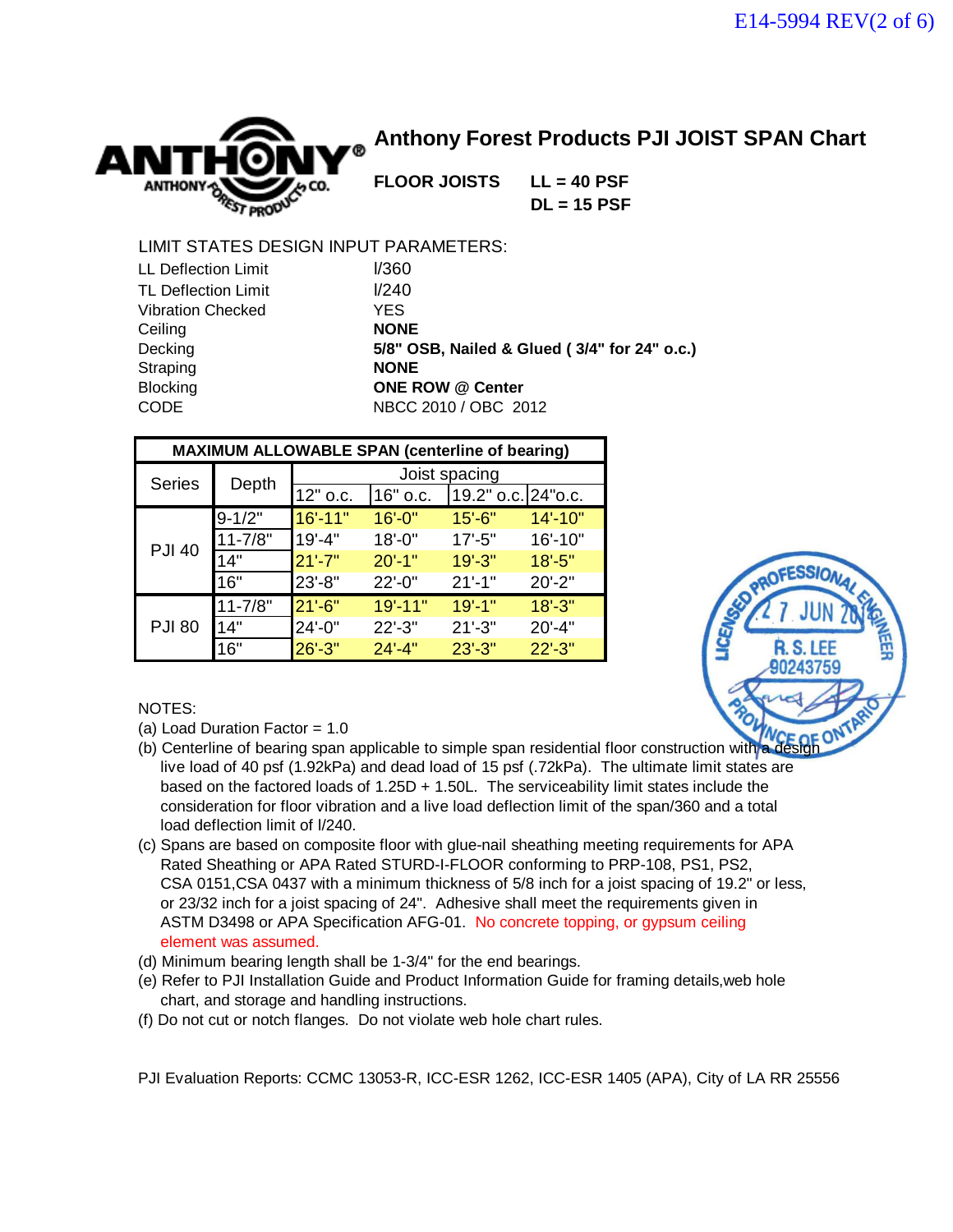

**FLOOR JOISTS LL = 40 PSF**

**DL = 15 PSF**

## LIMIT STATES DESIGN INPUT PARAMETERS:

| I/360                                        |
|----------------------------------------------|
| 1/240                                        |
| <b>YES</b>                                   |
| <b>NONE</b>                                  |
| 5/8" OSB, Nailed & Glued (3/4" for 24" o.c.) |
| <b>NONE</b>                                  |
| TWO ROWS @ 24" Center                        |
| NBCC 2010 / OBC 2012                         |
|                                              |

| <b>MAXIMUM ALLOWABLE SPAN (centerline of bearing)</b> |             |             |               |                     |             |  |
|-------------------------------------------------------|-------------|-------------|---------------|---------------------|-------------|--|
| <b>Series</b>                                         |             |             | Joist spacing |                     |             |  |
|                                                       | Depth       | 12" o.c.    | 16" o.c.      | 19.2" o.c. 24" o.c. |             |  |
|                                                       | $9 - 1/2"$  | $17' - 6"$  | $16' - 7"$    | $16' - 0"$          | $14' - 10"$ |  |
|                                                       | $11 - 7/8"$ | 20'-4"      | $18' - 11"$   | $18' - 1"$          | $17' - 4"$  |  |
| <b>PJI 40</b>                                         | 14"         | 22'-10"     | $21' - 3"$    | $20' - 3"$          | $19' - 0"$  |  |
|                                                       | 16"         | $25' - 2"$  | $23' - 4"$    | $22' - 3"$          | $20' - 5"$  |  |
|                                                       | $11 - 7/8"$ | $22' - 7"$  | $20' - 11"$   | $19' - 11"$         | $19' - 0"$  |  |
| <b>PJI 80</b>                                         | 14"         | 25'-5"      | $23'-6''$     | $22' - 5"$          | $21' - 4"$  |  |
|                                                       | 16"         | $27' - 11"$ | $25' - 11"$   | $24' - 8"$          | $23' - 5"$  |  |



### NOTES:

- (a) Load Duration Factor = 1.0
- (b) Centerline of bearing span applicable to simple span residential floor construction with a live load of 40 psf (1.92kPa) and dead load of 15 psf (.72kPa). The ultimate limit states are based on the factored loads of  $1.25D + 1.50L$ . The serviceability limit states include the consideration for floor vibration and a live load deflection limit of the span/360 and a total load deflection limit of l/240.
- (c) Spans are based on composite floor with glue-nail sheathing meeting requirements for APA Rated Sheathing or APA Rated STURD-I-FLOOR conforming to PRP-108, PS1, PS2, CSA 0151,CSA 0437 with a minimum thickness of 5/8 inch for a joist spacing of 19.2" or less, or 23/32 inch for a joist spacing of 24". Adhesive shall meet the requirements given in ASTM D3498 or APA Specification AFG-01. No concrete topping, or gypsum ceiling element was assumed.
- (d) Minimum bearing length shall be 1-3/4" for the end bearings.
- (e) Refer to PJI Installation Guide and Product Information Guide for framing details,web hole chart, and storage and handling instructions.
- (f) Do not cut or notch flanges. Do not violate web hole chart rules.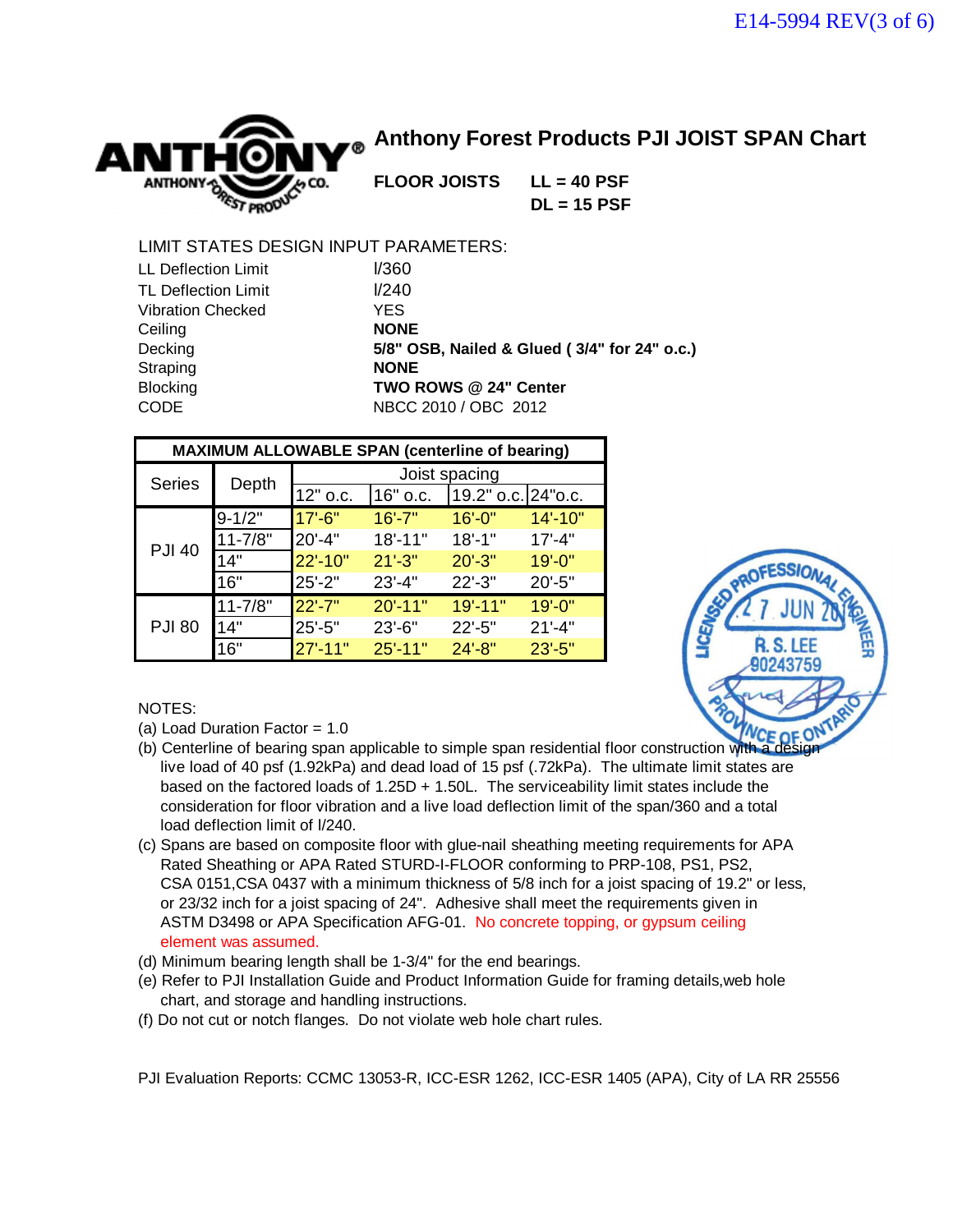

**FLOOR JOISTS LL = 40 PSF** 

**DL = 15 PSF** 

## LIMIT STATES DESIGN INPUT PARAMETERS:

| LL Deflection Limit        | I/360                                        |
|----------------------------|----------------------------------------------|
| <b>TL Deflection Limit</b> | 1/240                                        |
| <b>Vibration Checked</b>   | YES                                          |
| Ceiling                    | 1/2" Gypsum                                  |
| Decking                    | 5/8" OSB, Nailed & Glued (3/4" for 24" o.c.) |
| Straping                   | <b>NONE</b>                                  |
| <b>Blocking</b>            | <b>NONE</b>                                  |
| <b>CODE</b>                | NBCC 2010 / OBC 2012                         |

| <b>MAXIMUM ALLOWABLE SPAN (centerline of bearing)</b> |             |             |               |                     |            |  |
|-------------------------------------------------------|-------------|-------------|---------------|---------------------|------------|--|
| <b>Series</b>                                         |             |             | Joist spacing |                     |            |  |
|                                                       | Depth       | $12"$ o.c.  | 16" o.c.      | 19.2" o.c. 24" o.c. |            |  |
|                                                       | $9 - 1/2"$  | $16' - 5"$  | $15' - 7"$    | $15 - 0$ "          | $14' - 6"$ |  |
|                                                       | $11 - 7/8"$ | $18' - 7"$  | $17' - 5"$    | $16' - 10"$         | $16' - 3"$ |  |
| <b>PJI 40</b>                                         | 14"         | $20' - 7"$  | $19' - 2"$    | $18' - 5"$          | $17' - 8"$ |  |
|                                                       | 16"         | $22 - 5"$   | $20' - 11"$   | $20' - 0''$         | $19' - 2"$ |  |
|                                                       | 11-7/8"     | $20' - 7"$  | $19' - 1"$    | $18' - 3"$          | $17' - 6"$ |  |
| <b>PJI 80</b>                                         | 14"         | 22'-10"     | $21' - 2"$    | $20' - 3"$          | $19' - 4"$ |  |
|                                                       | 16"         | $24' - 11"$ | $23' - 1$     | $22 - 1"$           | $21'-0$ "  |  |



### NOTES:

- (a) Load Duration Factor = 1.0
- (b) Centerline of bearing span applicable to simple span residential floor construction with a live load of 40 psf (1.92kPa) and dead load of 15 psf (.72kPa). The ultimate limit states are based on the factored loads of  $1.25D + 1.50L$ . The serviceability limit states include the consideration for floor vibration and a live load deflection limit of the span/360 and a total load deflection limit of l/240.
- (c) Spans are based on composite floor with glue-nail sheathing meeting requirements for APA Rated Sheathing or APA Rated STURD-I-FLOOR conforming to PRP-108, PS1, PS2, CSA 0151,CSA 0437 with a minimum thickness of 5/8 inch for a joist spacing of 19.2" or less, or 23/32 inch for a joist spacing of 24". Adhesive shall meet the requirements given in ASTM D3498 or APA Specification AFG-01. No concrete topping, or bridging element was assumed.
- (d) Minimum bearing length shall be 1-3/4" for the end bearings.
- (e) Refer to PJI Installation Guide and Product Information Guide for framing details,web hole chart, and storage and handling instructions.
- (f) Do not cut or notch flanges. Do not violate web hole chart rules.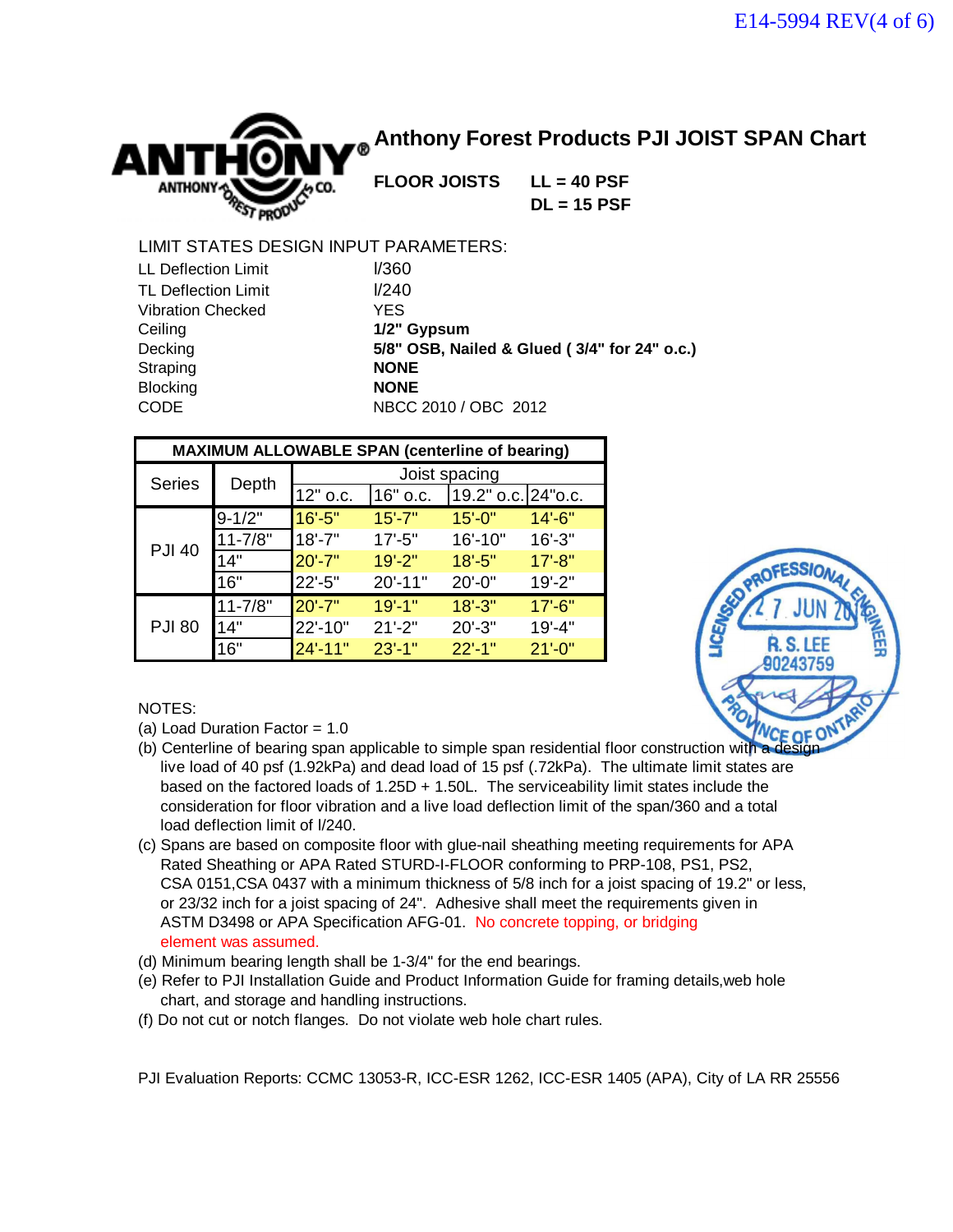

**FLOOR JOISTS LL = 40 PSF** 

**DL = 15 PSF** 

## LIMIT STATES DESIGN INPUT PARAMETERS:

| I/360                                        |
|----------------------------------------------|
| I/240                                        |
| <b>YES</b>                                   |
| 1/2" Gypsum                                  |
| 5/8" OSB, Nailed & Glued (3/4" for 24" o.c.) |
| <b>NONE</b>                                  |
| <b>ONE ROW @ Center</b>                      |
| NBCC 2010 / OBC 2012                         |
|                                              |

| <b>MAXIMUM ALLOWABLE SPAN (centerline of bearing)</b> |             |             |               |                     |             |  |
|-------------------------------------------------------|-------------|-------------|---------------|---------------------|-------------|--|
| <b>Series</b>                                         |             |             | Joist spacing |                     |             |  |
|                                                       | Depth       | 12" o.c.    | 16" o.c.      | 19.2" o.c. 24" o.c. |             |  |
|                                                       | $9 - 1/2"$  | $18 - 2"$   | $17' - 1"$    | $16' - 0''$         | $14' - 10"$ |  |
|                                                       | $11 - 7/8"$ | $21'-4"$    | $19' - 11"$   | $19' - 1"$          | $17' - 4"$  |  |
| <b>PJI 40</b>                                         | 14"         | $24' - 0''$ | $22' - 5"$    | $21' - 3"$          | $19' - 0"$  |  |
|                                                       | 16"         | 26'-5"      | $24' - 8"$    | $22' - 10"$         | $20' - 5"$  |  |
|                                                       | $11 - 7/8"$ | 23'-6"      | $21' - 10"$   | $20' - 10"$         | 19'-10"     |  |
| <b>PJI 80</b>                                         | 14"         | 26'-4"      | $24' - 7"$    | $23' - 5"$          | $22' - 3"$  |  |
|                                                       | 16"         | $29' - 0"$  | $27' - 0''$   | $25' - 9"$          | $24 - 6"$   |  |



### NOTES:

- (a) Load Duration Factor = 1.0
- (b) Centerline of bearing span applicable to simple span residential floor construction with a live load of 40 psf (1.92kPa) and dead load of 15 psf (.72kPa). The ultimate limit states are based on the factored loads of  $1.25D + 1.50L$ . The serviceability limit states include the consideration for floor vibration and a live load deflection limit of the span/360 and a total load deflection limit of l/240.
- (c) Spans are based on composite floor with glue-nail sheathing meeting requirements for APA Rated Sheathing or APA Rated STURD-I-FLOOR conforming to PRP-108, PS1, PS2, CSA 0151,CSA 0437 with a minimum thickness of 5/8 inch for a joist spacing of 19.2" or less, or 23/32 inch for a joist spacing of 24". Adhesive shall meet the requirements given in ASTM D3498 or APA Specification AFG-01. No concrete topping element was assumed.
- (d) Minimum bearing length shall be 1-3/4" for the end bearings.
- (e) Refer to PJI Installation Guide and Product Information Guide for framing details,web hole chart, and storage and handling instructions.
- (f) Do not cut or notch flanges. Do not violate web hole chart rules.